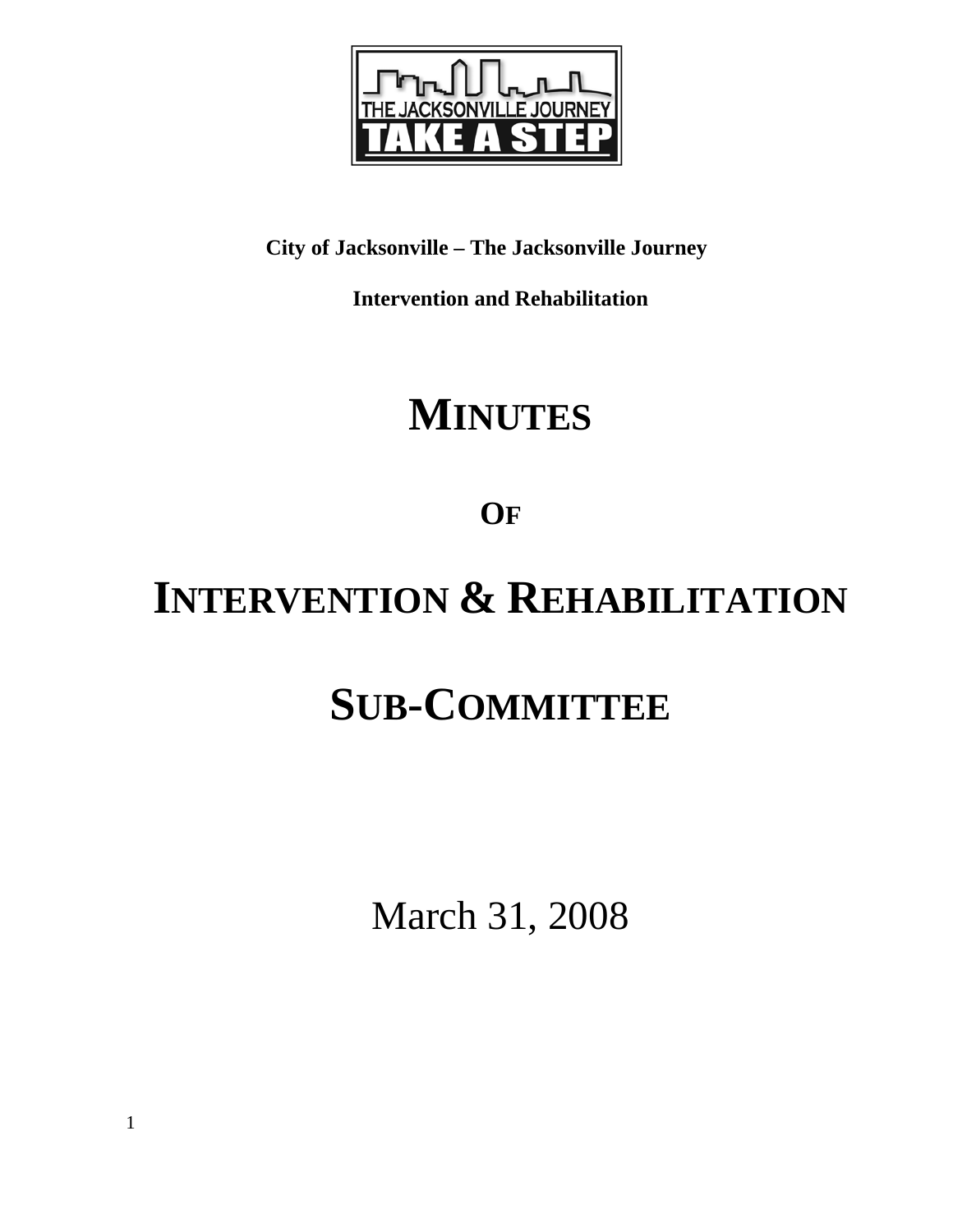#### **The Jacksonville Journey – Intervention & Rehabilitation**

#### **Sub-Committee**

#### **March 31, 2008**

#### **5:00 p.m.**

**PROCEEDINGS before the Jacksonville Journey – Intervention & Rehabilitation Sub-Committee taken on Monday, March 31, 2008, at Clanzel Brown Community Center, 4575 Moncrief Road, Jacksonville, Duval County, Florida commencing at approximately 5:10 p.m.** 

**Intervention & Rehabilitation Sub-Committee** 

**John Coxwell, Chair Ron Autrey, Member Bob Baldwin, Member Gordon Bass, Jr., Member Karen Bowling, Member Lad Daniels, Member Latroy Daniels, Member Ron Foster, Jr., Member Reginald Gaffney, Member Kevin Gay, Member Michael Hallett, Member Elder Harris, Member Wyllie Hodges, Member Joseph Hutchinson, Member Cal Jackson, Member Sharon Kirkland, Member Ray Reid, Member David Stevens, Member William Sulzbacher, Member Angelia Turner, Member Sherron Watson, Member**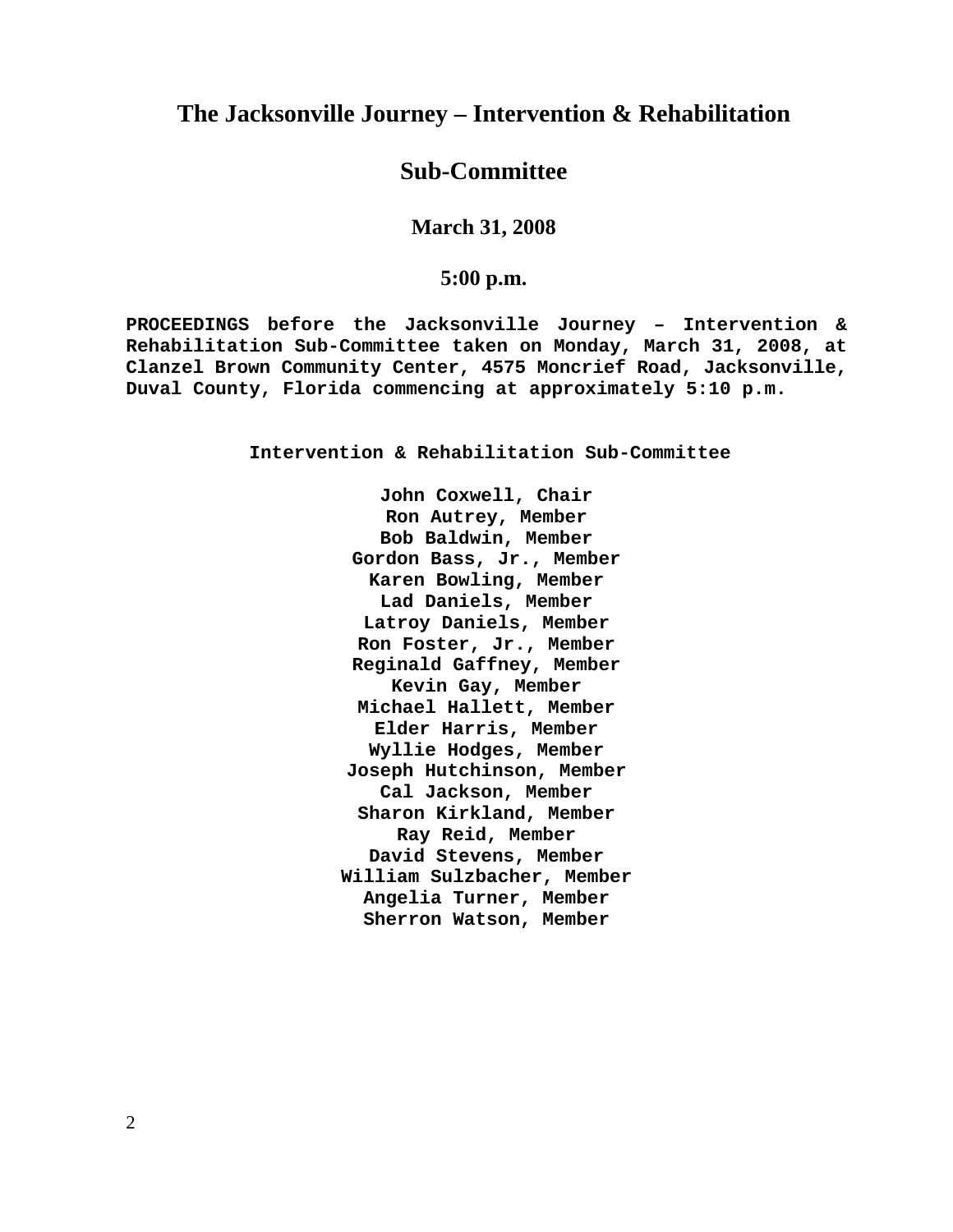#### **APPEARANCES**

#### **COMMITTEE CHAIRS & MEMBERS:**

JOHN COXWELL, Chair BOB BALDWIN, Member REGINALD GAFFNEY, Member KEVIN GAY, Member MICHAEL HALLETT, Member WYLLIE HODGES, Member SHARON KIRKLAND, Member DAVID STEVENS, Member WILLIAM SULZBACHER, Member ANGELIA TURNER, Member SHERRON WATSON, Member

#### **ABSENTEE MEMBERS:**

RON AUTREY, Member GORDON BASS, JR., Member LATROY DANIELS, Member KAREN BOWLING, Member LAD DANIELS, Member RON FOSTER, JR., Member ELDER HARRIS, Member JOSEPH HUTCHINSON, Member CAL JACKSON, Member RAYMOND REID, Member

#### **STAFF:**

KERRI STEWART GINNY WALTHOUR

#### **OTHERS PRESENT:**

CHIEF BUTLER, JSO CATHY CHADEAYNE, JSO DR. GLENSFORD CRAIG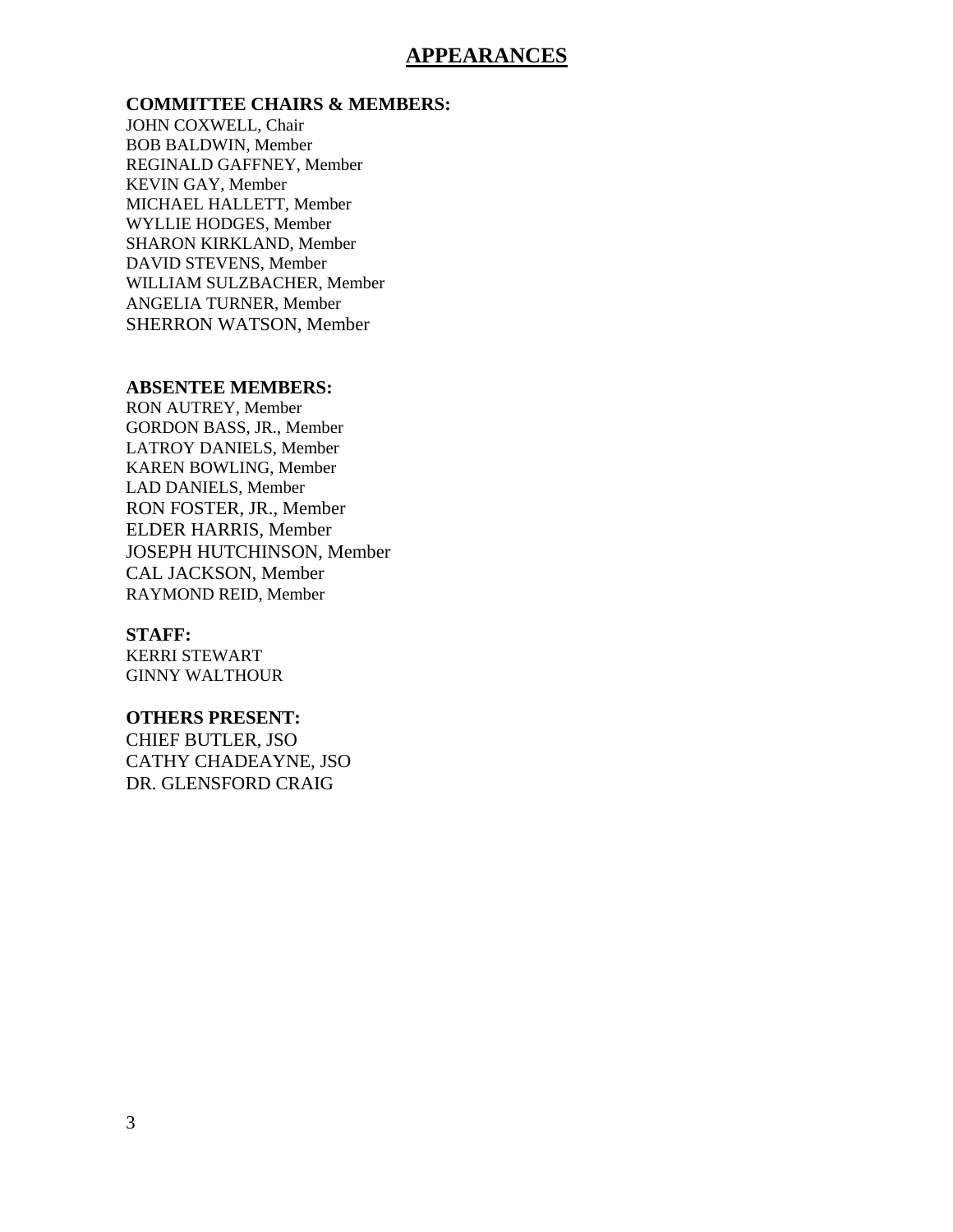#### **PROCEEDINGS**

March 31, 2008

Intervention and Rehabilitation Sub-Committee 5:00 p.m. **Call to Order and Comments.** Chairman Coxwell called the meeting to order at approximately 5:10 p.m.

**Purpose of Meeting.** Discuss the Mayor's crime initiative – The Jacksonville Journey – Take a Step – Intervention and Rehabilitation Sub-Committee.

Chairman Coxwell began the meeting and thanked everyone for coming to the Clanzel Brown center for the meeting and to hear from the community.

Chairman Coxwell introduced the first presenter of the day. Dr. Glensford Craig with the Jacksonville Beauty Institute gave an overview of his beauty school training program and what it can do for the community. It helps students in terms of providing employment. In the past 10 years since the schools have been operational, they have graduated over 500 students who are now fully licensed to operate the own hair salons. The profile of the students includes students with degrees, high-school students and drop-outs. They have assisted ex-offenders. The normal process to be trained is from 9-12 months and the program has capacity for 60 students.

A question was asked to Dr. Craig if he was given some assistance, would he broaden his accreditation and offer more training program programs? Dr. Craig said he would and would welcome any help/partnerships from this committee.

4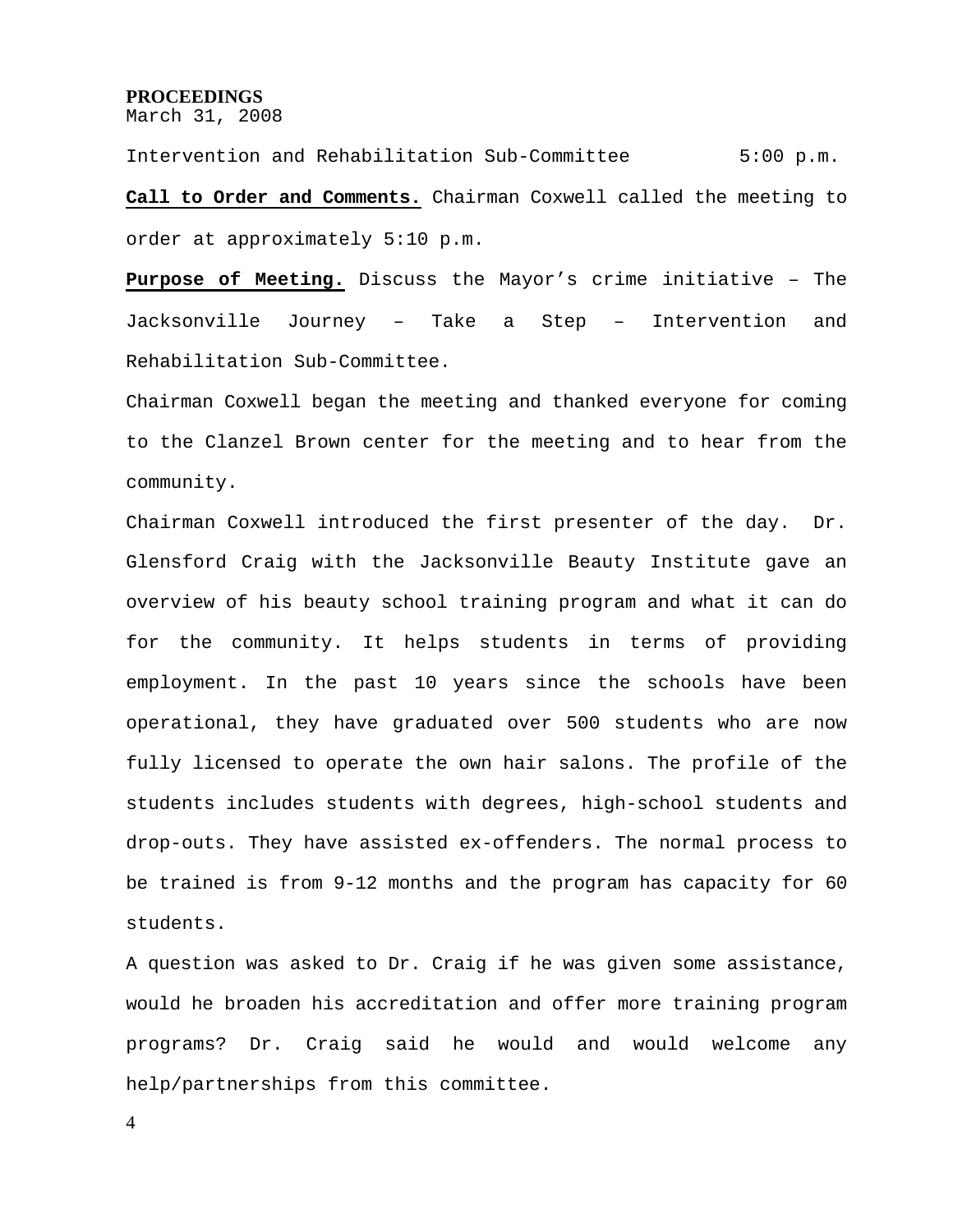Cathy Chadeayne with the Jacksonville Sherriff Office then gave a presentation and overview of the JADE program – Jacksonville Area Discharge Enhancement. This program works with ex-offenders while they are incarcerated and after they are released. It is part of the JREC – Jacksonville Re-entry Center.

It was asked if she could provide some data or statistics in terms of capacity of these providers. She said she would try and gather as much data as possible, yet it is difficult as most of these providers are struggling to keep up with their day-to-day operations and do not have the time to gather data.

Chairman Coxwell thanked the presenters.

The remainder of the meeting was open to public speakers/comments from the local community. The following speakers spoke on their various intervention and re-entry efforts.

- Cassandra Bush Thorminc Ministries; this program provides housing/assistance to ex-offenders returning to society. They usually allow ex-offenders (men only) to stay about two months.
- Nicki Gardell Community Re-entry Staffing; this program helps ex-offenders get jobs. They have helped 486 people get jobs in fields of warehousing, industrial, etc. These positions are permanent. She is asking the committee to help provide more public awareness and jobs for her program. One of her staffers, Derrick, spoke of his troubled past and how this program has affected him for the better.
- Mr. Carwell Citizens with Criminal Backgrounds; he would

5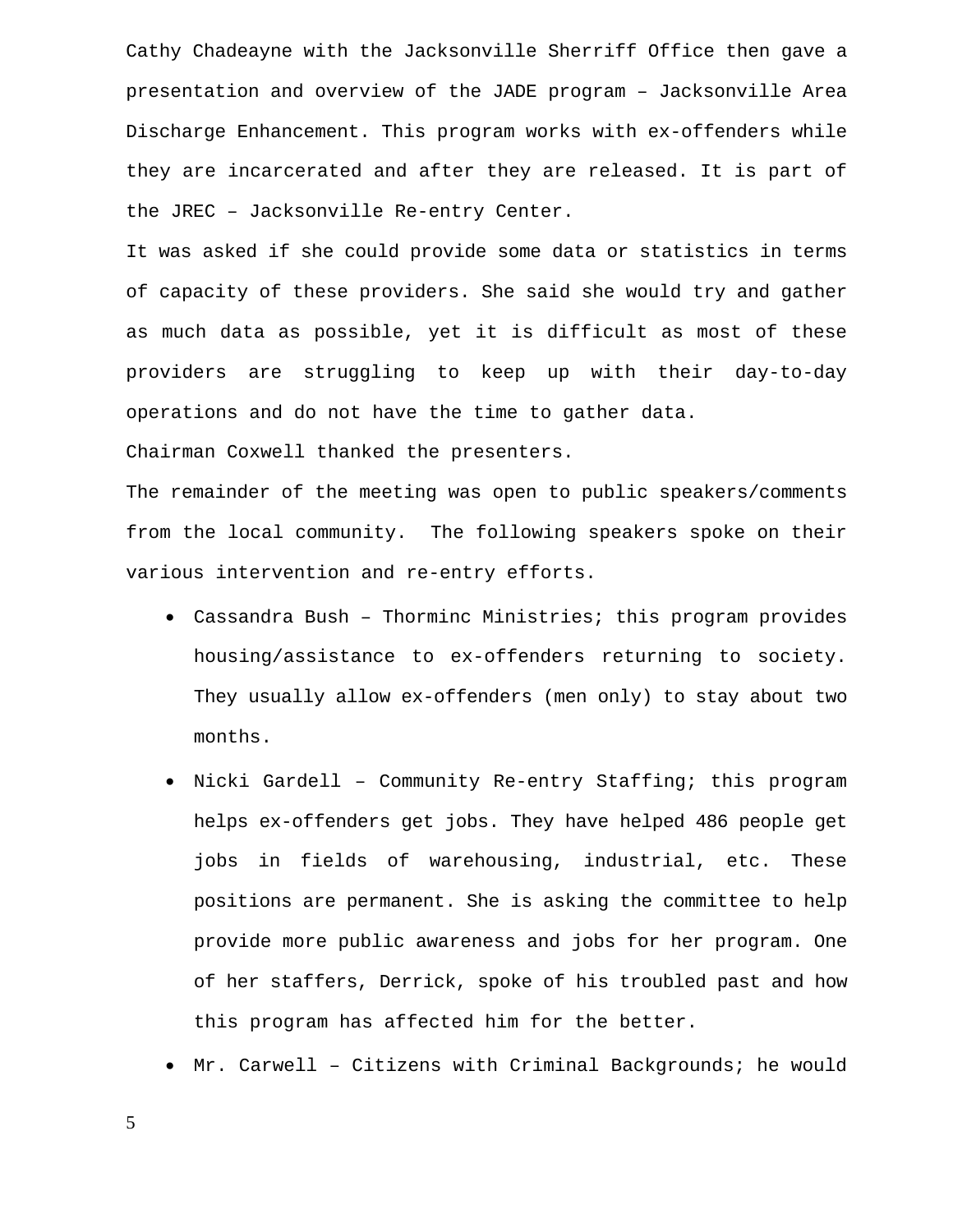like the committee to help get legislation changed to allow ex-offenders obtain business licenses. He would like the conviction questions to be taken off certain employment applications and have more centralized background checks.

- Ms. Caan local citizen; she spoke of her son's troubled past of having a felony and the extreme difficulty he is facing finding a job. There must be more second chances in terms of employment for ex-offenders.
- Pastor Jones Christ Ministry of Changing; gave an overview of his TGIF presentation to help empower his local community in crisis. He needs funding to get 2 staffers out on the streets and work with citizens. It would take about \$150K to get his Community Empowerment Center up and running.
- Pastor Mark Griffith; discussed his Clergy Response to the Murder Epidemic. He is trying to help connect churches with citizens in high crime areas. Youth is concerned about the lack of hope in their lives.
- Stanley Scott local resident who stated that it's up to the community itself to help one another, not rely on help from outsiders.

Mr. Coxwell thanked the community members who attended this meeting and who spoke to the committee and to the staff at the community center for staying late as this meeting ran over the allotted time. He reminded his committee that all recommendations will be presented at the next Intervention meeting on April  $7<sup>th</sup>$ .

6